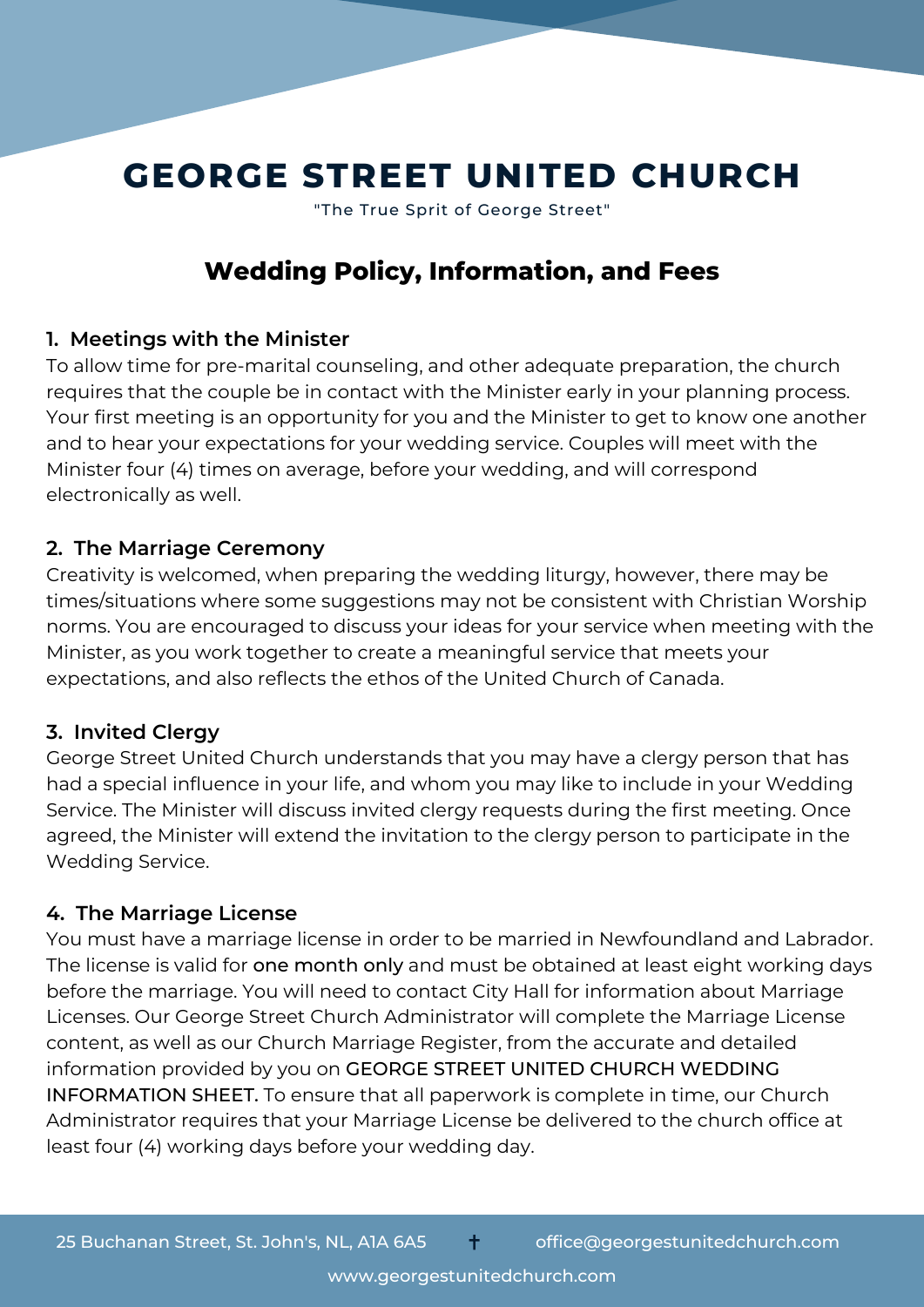## **5. Ministers' Right to Refuse To Marry**

The Minister reserves the right to refuse to marry any couple for reasons of professional ethics, serious incompatibility of the couple, or failure of the couple to agree to the guidelines established by George Street United. The law also requires that officiating ministers refuse to marry a couple when there is suspicion of intoxication by way of alcohol and/or drugs.

The Minister of George Street United Church shall be responsible to perform all weddings approved by the Church Session. Circumstances rarely occur whereby the Minister becomes unavailable on the Wedding Day. However, in that instance, the Minister will arrange for a substitute Officiant.

# **6. Church Music**

George Street United Church is blessed with a highly qualified Music Director (Organist), who reserves the first right of refusal for all weddings. If unavailable to play at your wedding, our Music Director is responsible to arrange a substitute. Music and instrumental selections for your wedding are to be coordinated with the George Street United Church Music Director, or designated substitute organist, and the Minister. George Street United Church understands that you may have a musician whom you want to play at your wedding. If so, please make this request to the Minister during your first meeting. George Street Church policy requires, that our Music Director validate the gifts and skills of anyone seeing to play our church organ and/or grand piano.

## **7. Church Decorations**

George Street United Church is not responsible for any decorations being placed in the church for weddings. You are welcome to have a decorator come to the church or decorate the church yourselves. You will need to schedule decorating with the Office Administrator, during regular office hours: 9:00 – Noon, Monday –Friday. Confetti and rice are not permitted. Non-compliance will result in an extra cost to you for the cleaning of the carpets. Bubbles are acceptable, and we also allow the dropping of artificial rose petals at the entrance of the bridal party.

Wedding decorations must be removed from the church directly after the wedding. Staff will not wait for someone to come back later in the day.

# **8. Wedding Bulletins**

The Minister will assist you with your Wedding Service content. However, the purchase of bulletin covers, formatting content and photocopying is your responsibility. Bulletins covers may be purchased through the United Church Resource Center, 320 Elizabeth Avenue, St. John's, NL at (709) 754-0386, or any number of local, and online retailers.